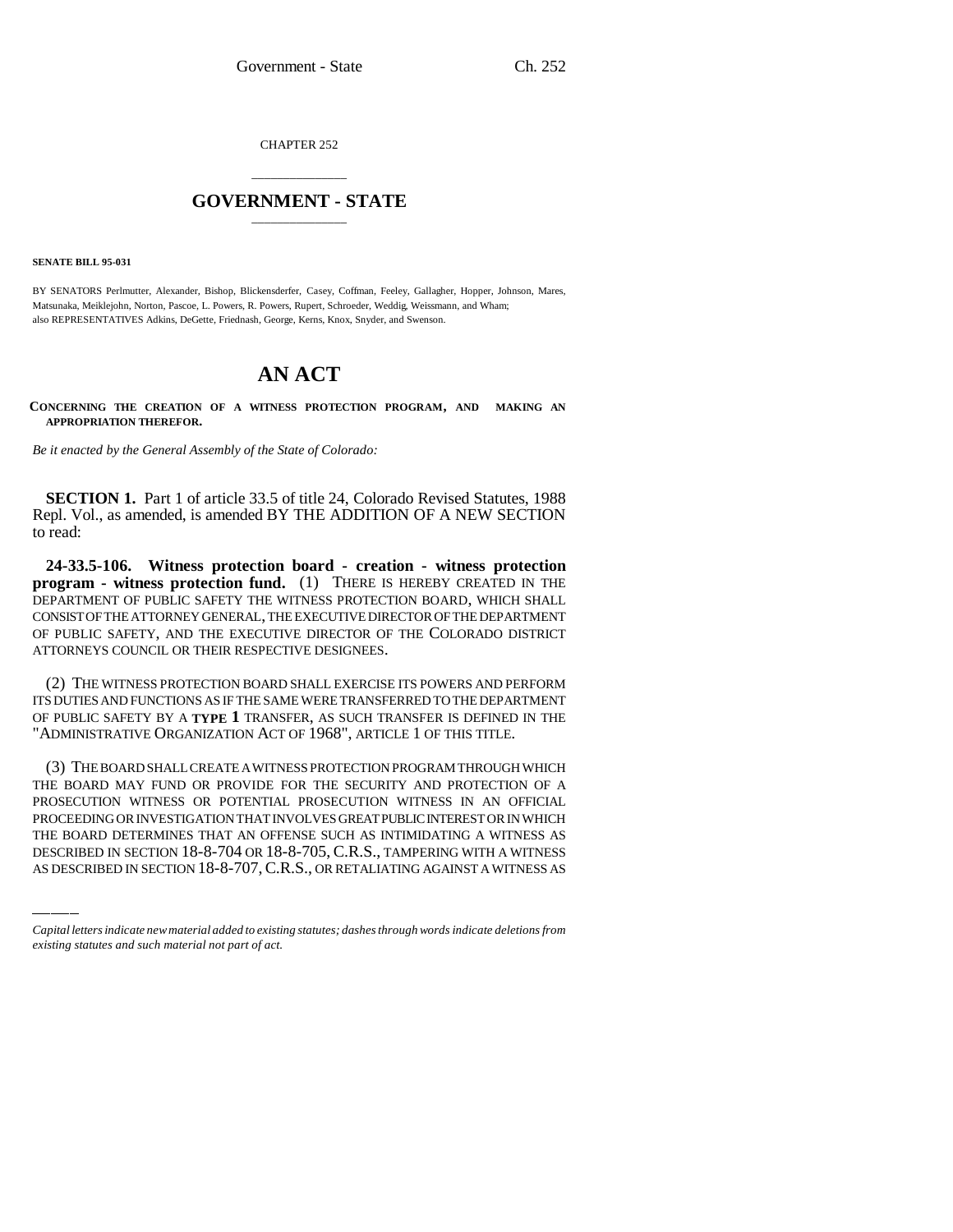## Ch. 252 Government - State

DESCRIBED IN SECTION 18-8-706, C.R.S., IS LIKELY TO BE COMMITTED. THE BOARD MAY ALSO FUND OR PROVIDE FOR THE SECURITY AND PROTECTION OF THE IMMEDIATE FAMILY OF, OR A PERSON OTHERWISE CLOSELY ASSOCIATED WITH, SUCH WITNESS OR POTENTIAL WITNESS IF THE FAMILY OR PERSON MAY ALSO BE ENDANGERED.

(4) IN CONNECTION WITH THE SECURITY AND PROTECTION OF A WITNESS, A POTENTIAL WITNESS, OR AN IMMEDIATE FAMILY MEMBER OR CLOSE ASSOCIATE OF A WITNESS OR POTENTIAL WITNESS, THE BOARD MAY FUND ANY ACTION THE BOARD DETERMINES TO BE NECESSARY TO PROTECT SUCH PERSON FROM BODILY INJURY OR TO ASSURE THE PERSON'S HEALTH, SAFETY, AND WELFARE FOR AS LONG AS, IN THE JUDGMENT OF THE BOARD, SUCH DANGER EXISTS. IN AN EMERGENCY SITUATION REQUIRING IMMEDIATE ATTENTION, ANY MEMBER OF THE BOARD IS AUTHORIZED TO DISTRIBUTE AN AMOUNT NOT TO EXCEED FIVE HUNDRED DOLLARS IN ORDER TO PROTECT A WITNESS, A POTENTIAL WITNESS, OR AN IMMEDIATE FAMILY MEMBER OR CLOSE ASSOCIATE OF A WITNESS OR POTENTIAL WITNESS.

(5) ANY DISTRICT ATTORNEY OR THE ATTORNEY GENERAL MAY REQUEST FUNDING FROM THE BOARD FOR THE PURPOSE OF PROVIDING WITNESS SECURITY AND PROTECTION, OR FOR CONTRACTING OR ARRANGING FOR SECURITY PROVIDED BY OTHER LOCAL, STATE, OR FEDERAL AGENCIES SUCH AS THE UNITED STATES MARSHAL'S SERVICE. REQUESTS SHALL BE MADE AND APPROVED IN A TIMELY AND EQUITABLE MANNER AS ESTABLISHED BY THE BOARD.

(6) ANY MONEYS DISTRIBUTED BY THE BOARD SHALL BE MADE FROM THE WITNESS PROTECTION FUND, WHICH FUND IS HEREBY CREATED IN THE STATE TREASURY. THE GENERAL ASSEMBLY MAY MAKE APPROPRIATIONS FROM THE GENERAL FUND FOR PURPOSES OF THE WITNESS PROTECTION PROGRAM WHEN THE WITNESS PROTECTION BOARD DEMONSTRATES THAT THERE IS A NEED TO REPLENISH THE FUND. IN ORDER TO RECEIVE CONSIDERATION FOR ADDITIONAL APPROPRIATIONS TO THE WITNESS PROTECTION FUND, THE WITNESS PROTECTION BOARD SHALL SUBMIT INFORMATION TO THE GENERAL ASSEMBLY DETAILING HOW MUCH MONEY HAS BEEN ALLOCATED OUT OF THE FUND IN THE PRIOR YEAR, HOW MANY WITNESSES HAVE RECEIVED WITNESS SECURITY AND PROTECTION FROM ALLOCATIONS OUT OF THE FUND, AND HOW MANY REQUESTS FOR WITNESS SECURITY AND PROTECTION ARE ANTICIPATED IN THE NEXT FISCAL YEAR. THE DEPARTMENT OF PUBLIC SAFETY IS AUTHORIZED TO ACCEPT, RECEIVE, USE, AND EXPEND GIFTS, GRANTS, DONATIONS, SERVICES, OR ASSISTANCE FROM ANY SOURCE TO PROVIDE FOR THE SECURITY OR PROTECTION OF A WITNESS AS SPECIFIED IN THIS SECTION. ALL INTEREST DERIVED FROM THE DEPOSIT AND INVESTMENT OF MONEYS IN THE FUND SHALL BE CREDITED TO THE FUND. AT THE END OF ANY FISCAL YEAR, ALL UNEXPENDED AND UNENCUMBERED MONEYS IN THE FUND SHALL REMAIN THEREIN AND SHALL NOT BE CREDITED OR TRANSFERRED TO THE GENERAL FUND OR ANY OTHER FUND.

(7) THE STATE, THE WITNESS PROTECTION BOARD, AND THE INDIVIDUAL BOARD MEMBERS SHALL NOT BE LIABLE FOR INJURY OR DAMAGES IN ANY CIVIL ACTION BROUGHT BY OR ON BEHALF OF ANY PERSON WHO WAS PROVIDED OR DENIED SECURITY AND PROTECTION PURSUANT TO THIS SECTION.

**SECTION 2.** 24-1-128.6, Colorado Revised Statutes, 1988 Repl. Vol., as amended, is amended BY THE ADDITION OF A NEW SUBSECTION to read: